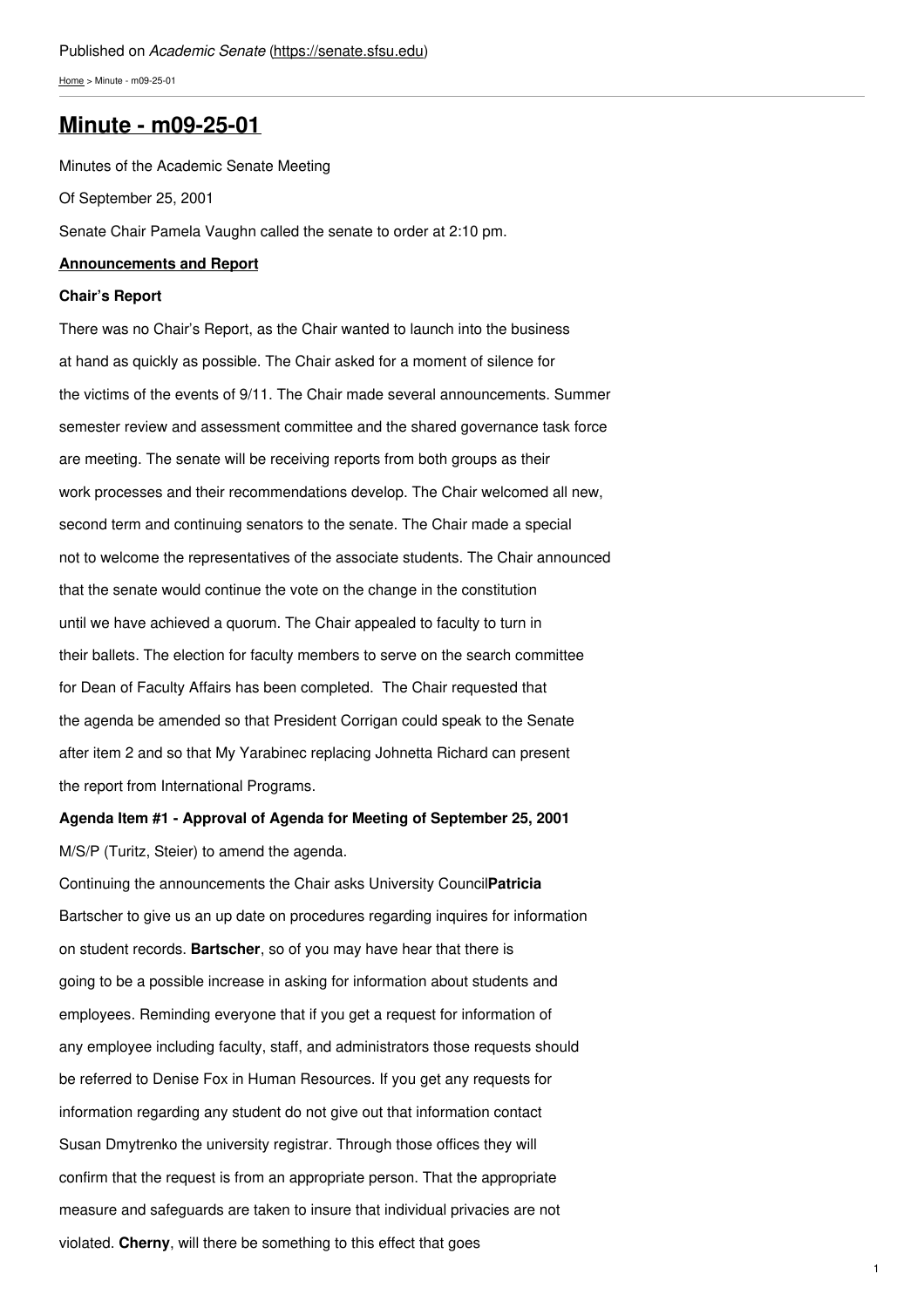into every faculty mailboxes? **Bartscher**, the message will be sent out to all department chairs with instruction to place a copy of the message in faculty mailboxes.

# **Agenda Item #2 - Approval of Minutes for Meeting of May 8, 2001 and May** 15, 2001

**Saul Steier** requested that the minutes should reflect that he was present for both meetings.

### **M/SP (Shrivastava, Steier) to approve the minutes as corrected.**

**President Corrigan** made the following remarks: Pam has asked me to say a work or two about how we have been doing over the last couple of weeks. The first response is I think remarkably well. I think the way the students faculty and staff have come together on this campus in the aftermath of the horrific events on September 11 have been extraordinary. I particularly appreciate the support we have had from the Senate Executive Committee and from the CFA and other during this period of time. It's been a very good spirit on the campus. If you have been to any of the events the candle light event, students in the residence hall, some1200 that first night or one of the rallies outside of the student union. You would see that the discourse is generally going on at a level of maturity and sensitivity-sensibility that would make us all proud. This is not to say there hasn't been passion statements, or haven't been some statement that were meant to hurt or in fact have been misinterpreted and there for have hurt. But when I hear about what is happening on other campuses I am very proud of this place. For example I was called only yesterday by a Chronicle reporter asking if any of our Muslin students felt forced to leave the campus. The answer is no. I asked why the question. I discovered that in the area Muslin students are leaving their campuses. Six of them for example have left the University of San Francisco. (The President cite other examples) This campus has really come together in an important way. Those of you who are the old hands around here know that the tone is likely to change. It can change if we are not careful. When Washington picks up on the pace in regards to how it handles the situation in Afghanistan and other parts of the world. If we can continue to keep the same open dialogue. The same respect for other in the community. I think we will again get through this one in reasonably good shape. Thank you very much for your support.

#### **Agenda Item #3 - Report from Vice President La Belle**

The president mentioned in his welcoming speech this past fall the concept of destination campus. I though I would walk you through what we have been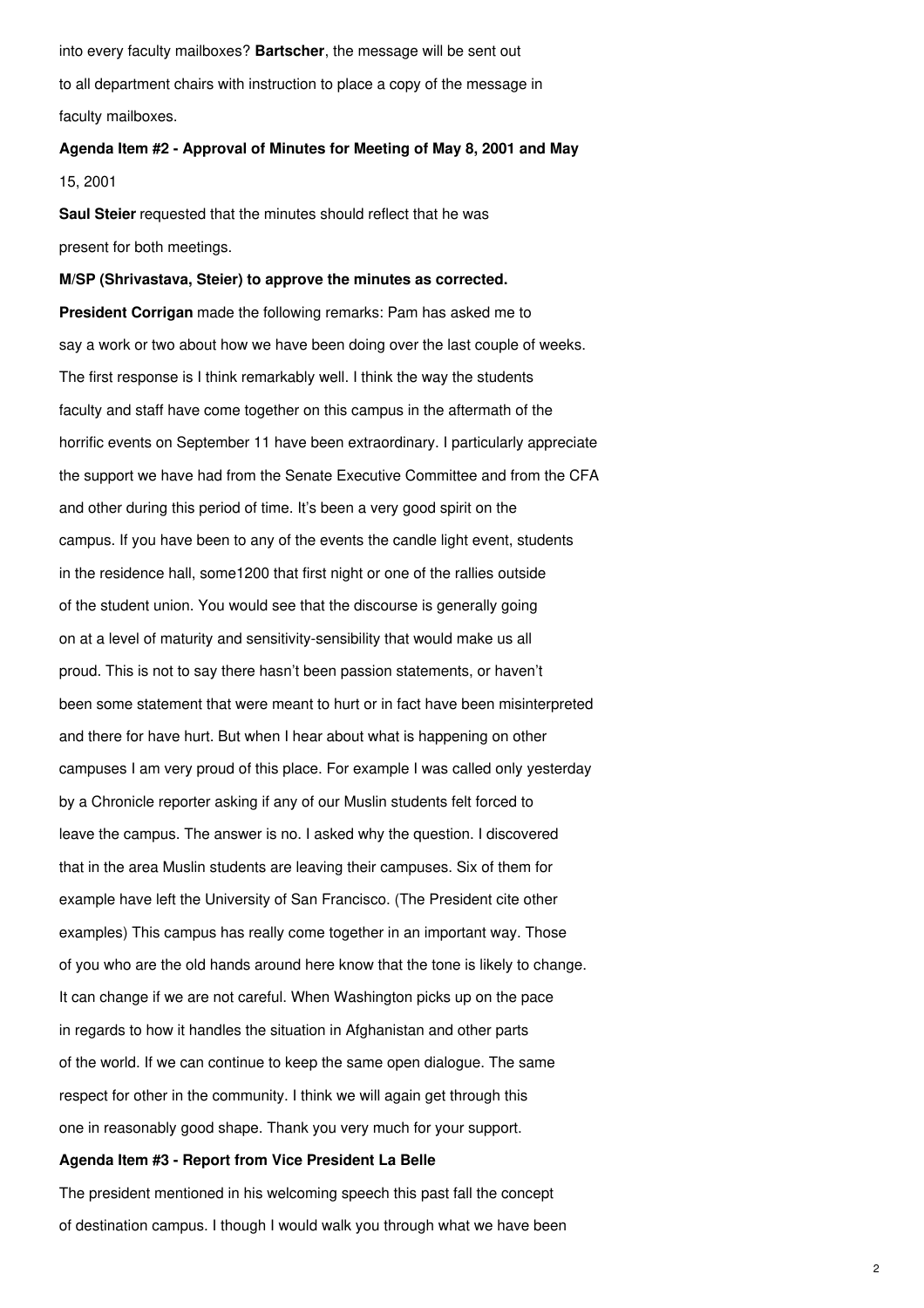teasing out of what is a destination campus versus commuter campus. Why we are even thinking along these lines. (La Belle spoke from a "Draft for Discussion" covering the comparative statistics between 1992 and 2000, a copy of the draft was provided for each senator.) The CSU, especially in Southern California is experience a dramatic demographic push especially at the freshman level but also transfer students. A number of the campuses, Fullerton and others, are increasing very rapidly and the future looks very much the same. One of the interests of the Chancellor offices is to have SFSU become more of a residence campus so that some of the pressure from Southern California can be belayed. Students from Southern California then would come here. (La Belle, continued and read from the draft document) To summarize SFSU statistics: (1) becoming more attractive to first time non-commuting freshmen; (2) has been and remains an attractive upper division institution for transfer students from a reliable group of feeder institutions; (3) has been and remains a commuting institution for graduate students; (4) is attracting a larger number of international students - generally from the same countries and as transfer students not freshmen; (5) Non-Calif-resident domestic population is very small. Implications: SFSU has been both a commuting and a destination campus for some time. It will need to build its non-commuting student population to sustain students, building a community of social/intellectual/recreative support, building extracurricular activities, students support services, fellowships and assistantships, recruitment outside the commuting, new faculty and staff roles and responsibilities. **Cherny**, we may want to think about creating a special task force to look at this issue similar to what has been done at the state level. **La Belle**, this will be a major issue for this campus at all levels in planning for the future. This will also be a topic for the academic deans at a retreat later in October. **Houlberg,** these demographics show that are student are from the greater bay area not just the city. Believe it is confusing to base a ban on the smallest city within our area. **La Belle**, the bay areas outside of San Francisco has two other CSU campuses at Hayward and San Jose. We do draw from areas outside San Francisco and we can get those statistics for planning purposes. We do get from CCSF about 1100 transfers students yearly. What we are not doing very well is of the HS applicants. We only get about 20 percent of those who apply. One of our challenges to find out how can we increase our "yield" from freshman applicants. These statistics are a first pass and more needs to be done.

### **Agenda Item #4 - Elections**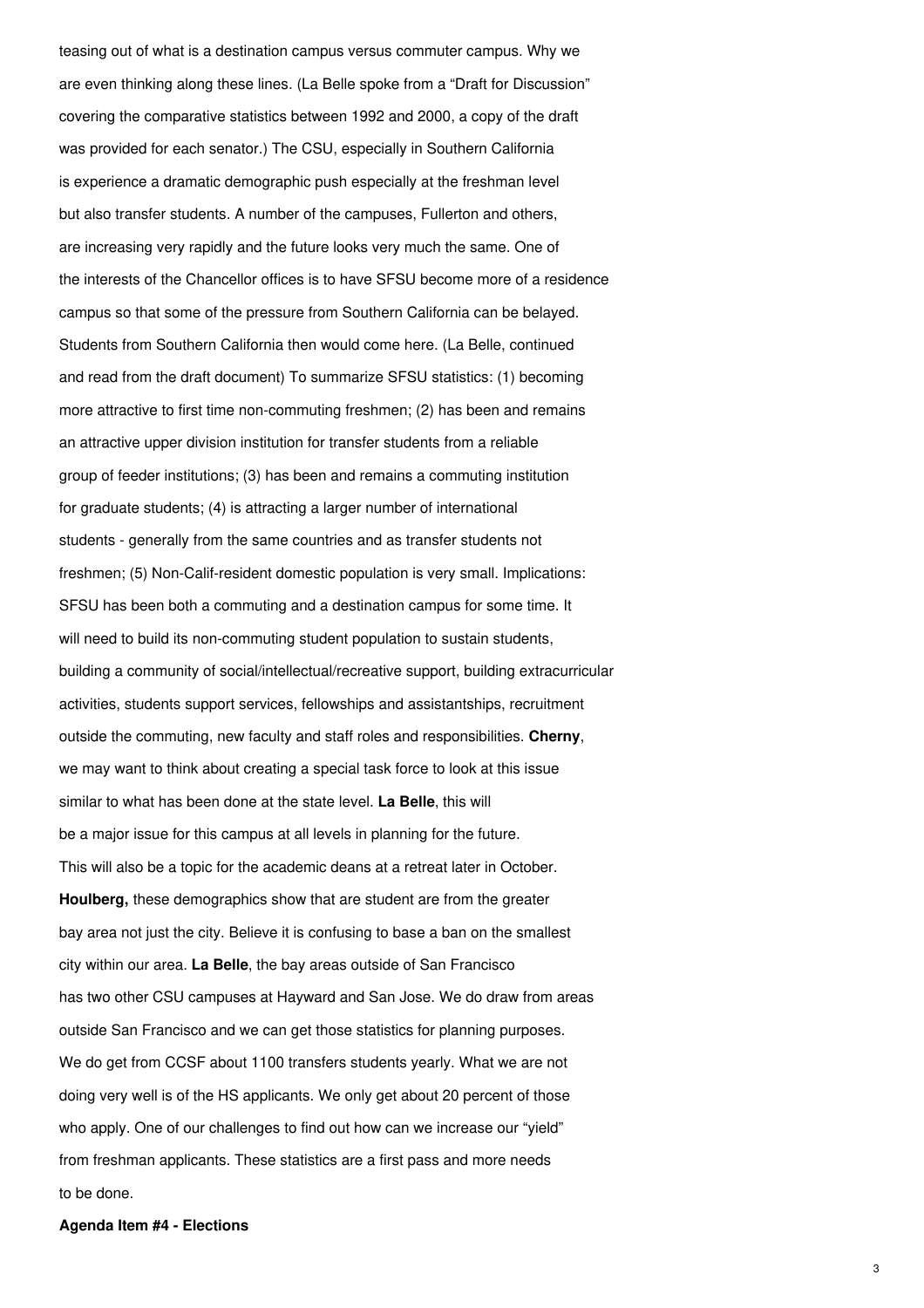#### **GE Segment I - Basic Subjects Committee**

**Wei Ming Dariotis**, Asian Studies was**elected**.

Agenda Item #5 - Report from Professor Johnetta Richards, SFSU Academic Senate Representative, CSU Academic Council for International Programs - time Certain No later than 2:35 p. m.

**My Yarabinec spoke for Johnetta Richards** (attending a conference), and read from a report a copy of which was provided to each senator. SFSU is number one in the CSU of students participating in the study abroad program. The bilateral exchange programs, started by the local departments, 37 students leaving this semester to participating in these programs. Received a large number of awards for study abroad, two Fulbright and a Japan Award. The scholar fund begun last year continues to grow and we were able to give a couple of \$250 awards this year. Faculty continued to participate in the interviews of the student candidates for study abroad. Finally, thanks to the entire faculty who have give support and participation in the programs. Especially thanks to many department who participate in the study abroad programs. **Cherny**, thank you for coming I admire what you do and your numbers that speaks very well for the good work of your office. We owe you all great thanks for making us the leading campus in study aboard in the CSU. Like to see 10 times the numbers. **Steier**, why are the Australian, New Zealand students subtracted? **Yarabinec**, these students are on an off cycle.**Steier**, what is the status of the Zimbabwe program? **Yarabinec**, the university there is far removed from the strife in the country. Things seem to be going very well. **Smith**, I went abroad and arranged with My the opportunity to visit one of our programs. I had a great experience and recommend faculty to visit there. **Yarabinec**, if faculty members would like to visit any our programs please contact the office of international programs.

## **Agenda Item #6 - Report from Ken Monteiro, Dean, Office of Human Relations** - Time Certain No later Than 2:45 p. m.

**Monteiro**, thank you for inviting me back [to catch up on the office of human relations and review the first three years of the office of human relations]. The office was set up after a recommendation of the human relations commission, which was established by President Corrigan after his first year. He reviewed the history of the function of the office development and the importance of the diversity of the campus, combined several services under this office (affirmative action, disability services, hiring plans etc.). It has taken ten years for the structure to take its present form. He discussed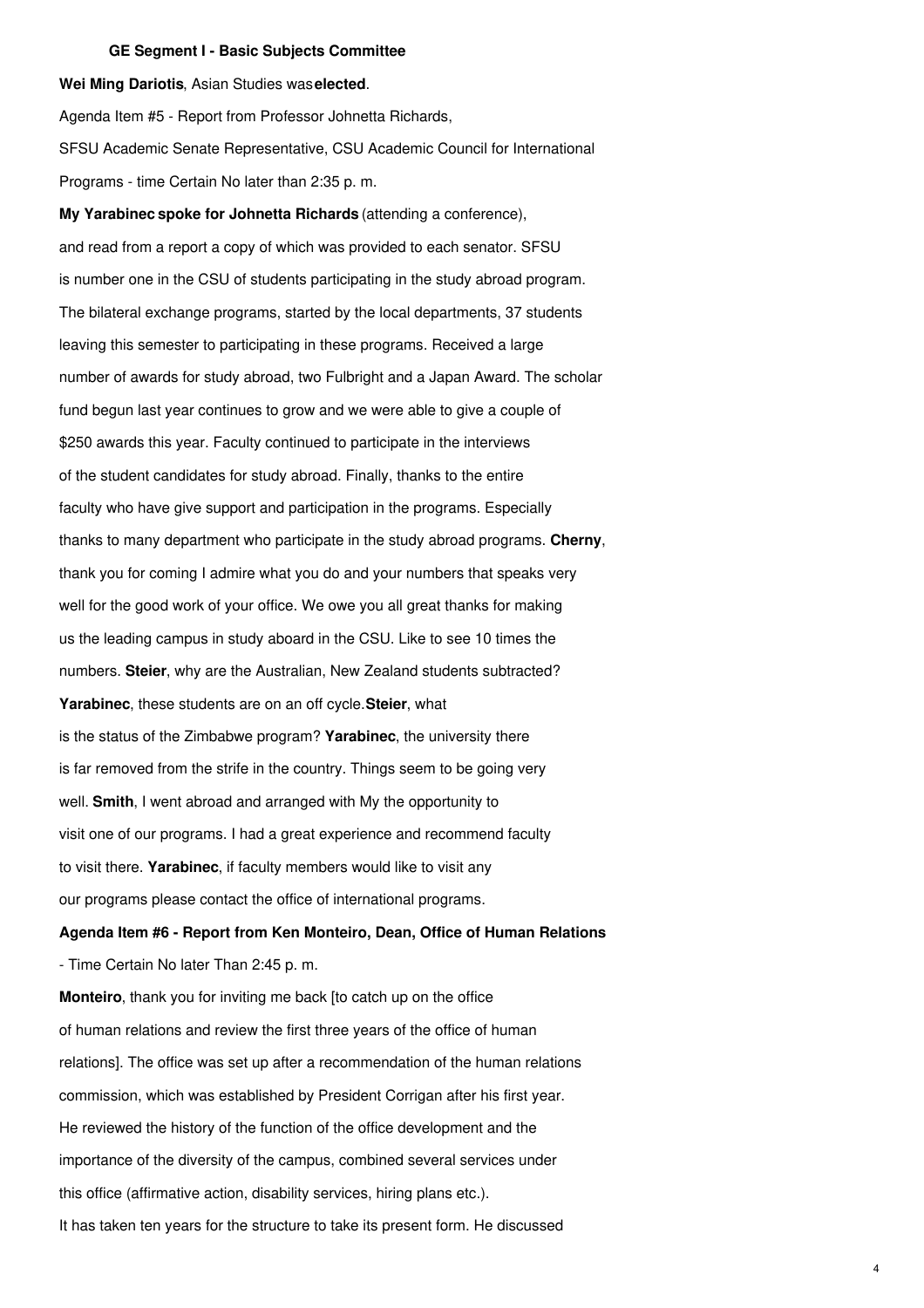the changes to improve the SFSU facility for the disabled; Discussed the provost document on diversity issues and how they are discussed was made available to chairs, available from Academic Affairs; Discussed why we need a diversity plan, "We still have our problems and we could do better," â¦want to improve our diversity in hiring as we have in the past but we still need to improve. Need to improve representatives of Women Hispanics, Blacks American Indians in many areas. Doing well with the core issues of hiring and diversity, Slightly lower in African Americans when compared with the rest of the nation. Overall conclusion: we are doing well, we can improve, and it is a process. Summarize the office response to the events of 9/11. Concluded his report.

**Agenda Item #7 - Proposed Resolution Endorsing the Guidelines for Short-Term** Study Abroad Programs: a consent item from the academic Senate Executive Committee - Time Certain No Later Than 3:10 p. m. (first reading)

**Agenda Item #8 - Report form Committee on Committees - Time Certain No** later than 3:20 p. m.

**Jim Edwards**, chair of the committee**,** presented the report from the Committee on Committees to the senate for its acceptance. He reported that 26 of the 28 committees that were established by senate policy and required to submit annual reports did so. The senate chair is in contact with and requesting that the two committees that did not submit reports do so as soon as possible. **Jan Gregory** asked senators to take back to their colleagues the suggestion that many committees made recommendations that might have differed had they consulted with the appropriate other campus committees or bodies. She suggested that one of the reasons for lack of consultation maybe that many committee chairs are not clear on who they should be consulting with. **Gregory** ask the senate chair to make a list of the known chairs of the committees that are not standing committees of the senate and provide the list to senators so that some of this information can go back to faculty. Chair **Vaughn** responded that she would do that as soon as the possible.

### **M/S/P (Wolf, Steier) the report accepted unanimously**

# **Agenda Item #9 - The Academic Senate - Orientation and Review: Time Certain** No Later Than 3:30 p. m.

Senate chair **Vaughn** welcomed all new senators and reviewed the procedures and functioning of the senate. Vice chair **Penny Warren** viewed the functioning of the Executive Committee (Xcom). Warren reported that the make up of Xcom consist of Senate Chair, Senate Vice Chair, Senate Secretary, and the elected chairs of the Senate's standing committees. Two at-large members